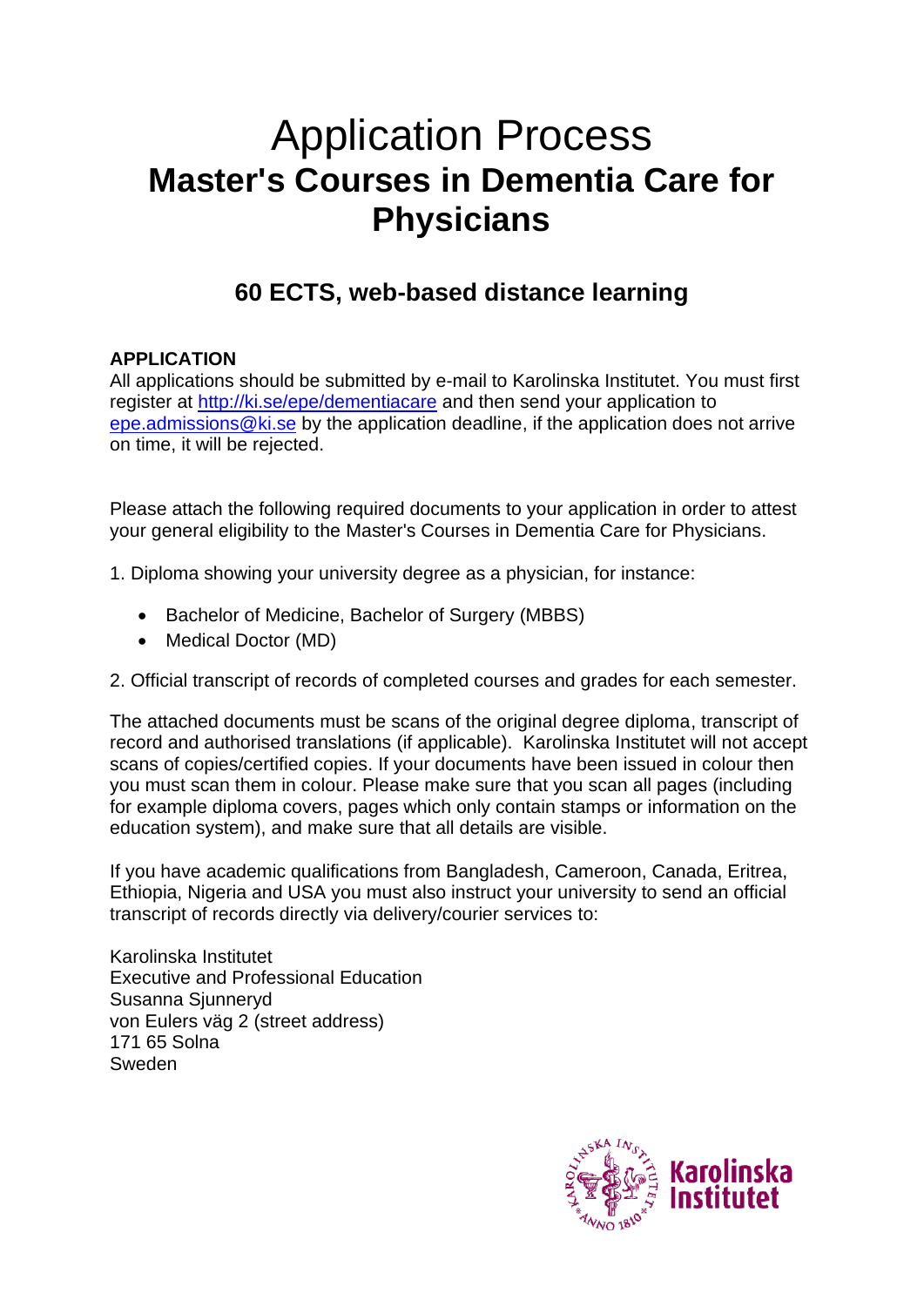Applicants with academic qualifications from Canada and USA can also order transcripts to be submitted via transcript delivery services such as the National Student Clearinghouse to the following e-mail address: [epe.admissions@ki.se](mailto:epe.admissions@ki.se)

Applications written in any other language than English or Swedish will be rejected. If translation is needed the translation of the documents must be performed by an authorised translator. Translations by interpreters are not accepted.

#### **ENGLISH LANGUAGE**

Karolinska Institutet recommends proficiency in the English language and this should be documented by an internationally recognized test such as TOEFL: internet based (iBT) with a total score of at least 90 and minimum score of 20 on written test, paper based (PBT) with a total score of at least 575, and minimum score of 4.5 on written test, or IELTS (academic) with an overall mark of at least 6.5 and no band less than 5.5; or other documentation that according to regulations certifies the equivalence of English B at Swedish upper secondary school.